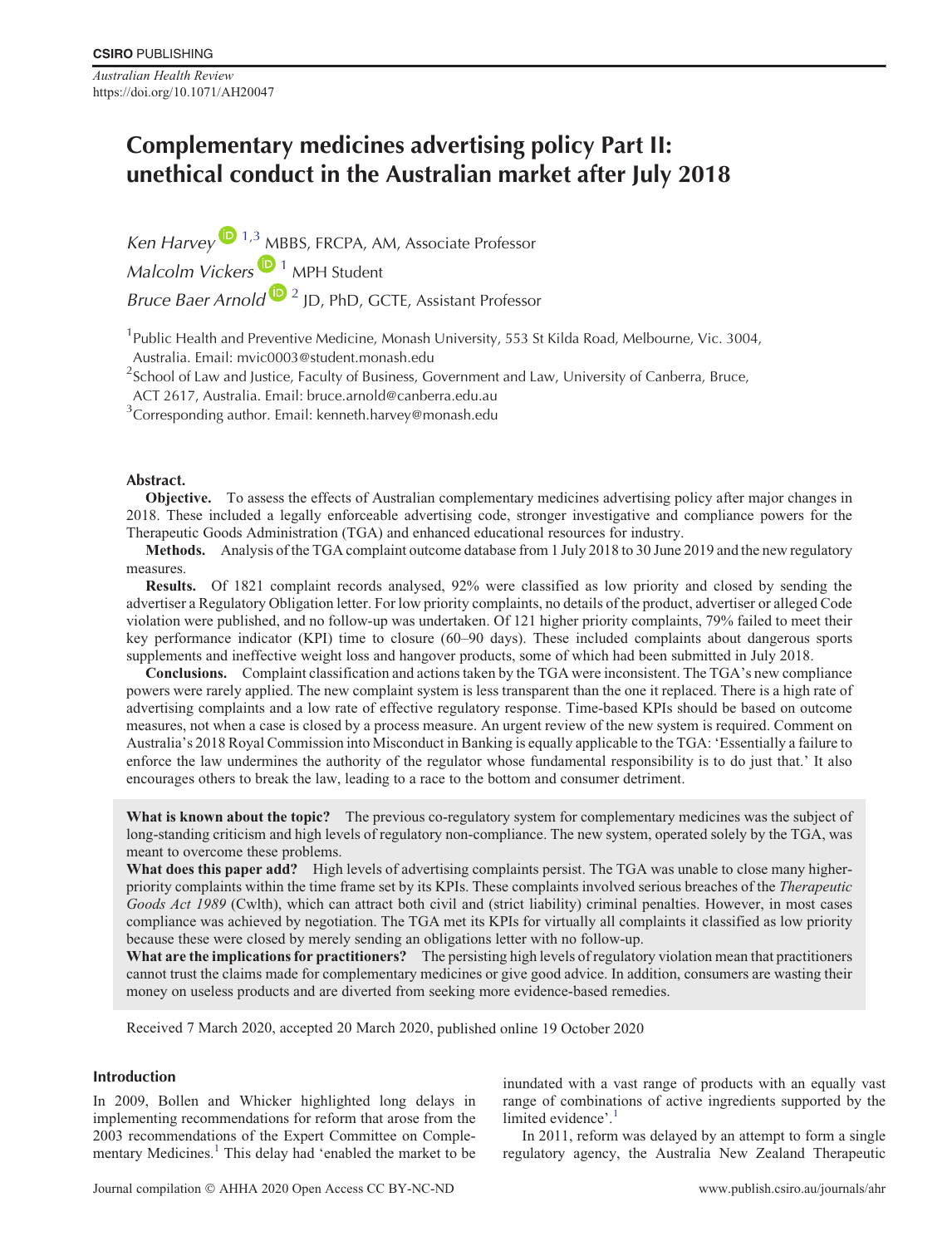Products Agency (ANZTPA). This was abandoned in 2014.<sup>2</sup> Subsequently, the Australian government proceeded with an Expert Review of Medicines and Medical Devices Regulation, which included a 2015 report on Regulatory Frameworks for Complementary Medicines and Advertising of Therapeutic Goods.<sup>3</sup>

In 2018, as recommended by the 2015 report, significant changes were finally made to the regulation of complementary medicines and advertising. These culminated on 1 July 2018, when the Therapeutic Goods Administration (TGA) took over the advertising complaint system and the Complaint Resolution Panel (CRP) was abolished.<sup>[4](#page-4-0)</sup> The system that existed before July 2018 is described by Vickers and Harvey in a companion paper. $\frac{5}{5}$ 

The new complaint system triaged complaints based on perceived risk.<sup>[6](#page-4-0)</sup> In addition, the TGA was given new investigative and enforcement powers to address advertising non-compliance.<sup>[7](#page-4-0)</sup>

On 7 March 2018, the *Therapeutic Goods (Permissible Indications) Determination No.1 of 2018* (Cwlth) came into effect. This abolished the 'free-text field' where sponsors could enter their own (often creative) indications for complementary medicines on the Australian Register of Therapeutic Goods (ARTG) without oversight. Instead, sponsors were required to select from a TGA-approved list of permitted indications. A 3-year transition period was provided for sponsors to relist their products using permitted indications.

On 5 May 2018, the *Therapeutic Goods Amendment (2017 Measures No. 1) Bill 2017* (Cwlth) was enacted. This provided an additional pathway, labelled 'AUST L(A)', for sponsors of complementary medicines to list their product on the ARTG using intermediate-level indications outside the permitted indications list, if supported by premarket assessment of scientific evidence by the TGA. The aim was to encourage more evidencebased products and help consumers to choose them.<sup>8</sup>

The original pathway for lower-risk medicines, labelled 'AUST L', had no premarket assessment by the TGA; sponsors simply self-certified that all legislative requirements were met. In contrast, higher-risk medicines, labelled 'AUST R', are registered in the ARTG after full premarket assessment of quality, safety and efficacy.

On 26 September 2018, the *Therapeutic Goods (Excluded Goods) Determination 2018* (Cwlth) removed ear candles from being a therapeutic good. This transferred regulatory responsibility to the Australian Competition and Consumer Commission (ACCC), despite their submission to a prior consultation stating they were overloaded and a specialist regulator was more appropriate. Subsequently, the TGA also referred complaints about misleading therapeutic claims for magnets to the ACCC, despite these products not being listed on the Excluded Goods Determination.

Health Minister Greg Hunt said that the measures proposed 'will enable potential harms from inappropriate advertising to be comprehensively prevented but at the same time make it clear to industry that they have the responsibility to produce compliant advertisements in the first place'.<sup>[9](#page-4-0)</sup> He also promised an independent review of the effect of the new advertising measures within 2 years of implementation.<sup>[9](#page-4-0)</sup>

This paper reviews the effects of these regulatory reforms, focusing on the period from 1 July 2018 to 30 June 2019.

#### **Methods**

On 11 October 2019, the TGA complaint database was searched for complaints received from 1 July 2018 to 30 June 2019 ([https://compliance.tga.gov.au/investigations-database/\)](https://compliance.tga.gov.au/investigations-database/). This delay allowed reasonable time for the TGA to process complaints received during 2018–19. Complaint outcomes were tabulated according to their assigned risk category (priority) and, for each risk category, the action taken by the TGA.

The TGA indications for listed medicines database was searched for scientific indications only, or indications that involved a tradition of use ([https://www.ebs.tga.gov.au/\)](https://www.ebs.tga.gov.au/). The ARTG was searched [\(https://tga-search.clients.funnelback.com/](https://tga-search.clients.funnelback.com/s/search.html?query=&collection=tga-artg) [s/search.html?query=&collection=tga-artg](https://tga-search.clients.funnelback.com/s/search.html?query=&collection=tga-artg)) for AUST L(A) products and examples of listings that used the new permissible indications. Regulatory decisions and announcements,<sup>10</sup> advertising direction notices and the TGA's inaugural advertising compliance 2018–19 annual report $11$  were analysed for additional information.

Commencing in July 2018, 37 advertising complaints were submitted to the TGA by one of the authors (KH). These included complaints about ineffective weight loss products, useless hangover products that implicitly encouraged unsafe drinking and dangerous sports supplements containing prohibited ingredients.

# **Results**

The TGA 2018–19 advertising compliance annual report stated that 1468 complaints were received in 2018–19, which generated 2436 'cases' (one complaint may mention multiple advertisers). Of these, 1601 complaints were said to be closed during the reporting period.

At the time of the present analysis (11 October 2019), the outcome of 1821 complaints that were closed in 2018–19 were published on the TGA complaints database. Our count of closed complaints was greater than that of the TGA because we had allowed an additional 3 months for complaints to be processed and closed.

Of the 1821 complaints analysed, the assigned priority classifications were low for 1678 (91.6%), medium for 145  $(7.9\%)$ , high for two  $(0.1\%)$  and critical for six  $(0.3\%)$ . These proportions were similar to those in the TGA's annual report.<sup>[11](#page-4-0)</sup>

The action taken on the 1678 closed complaints classified as low priority and the 145 closed complaints classified as medium priority is summarised in [Table 1.](#page-2-0) The action taken on the eight closed complaints classified as high or critical priority is summarised in [Table 2.](#page-2-0)

Many complaints submitted by KH in July and August 2018 have yet to have outcomes published. These include advertisements for weight loss, homeopathic and hangover products. A complaint submitted in December 2018 for a sports supplement containing illegal selective androgen receptor modulators currently has no published outcome, although we understand the TGA is pursuing legal action. At the time of writing, all these products continue to be advertised.

No AUST L(A) products were found. Of 1021 permissible indications analysed, 86% could be justified by invoking 'traditional' rather than scientific evidence. An analysis of ARTG entries using the new permissible indications found that some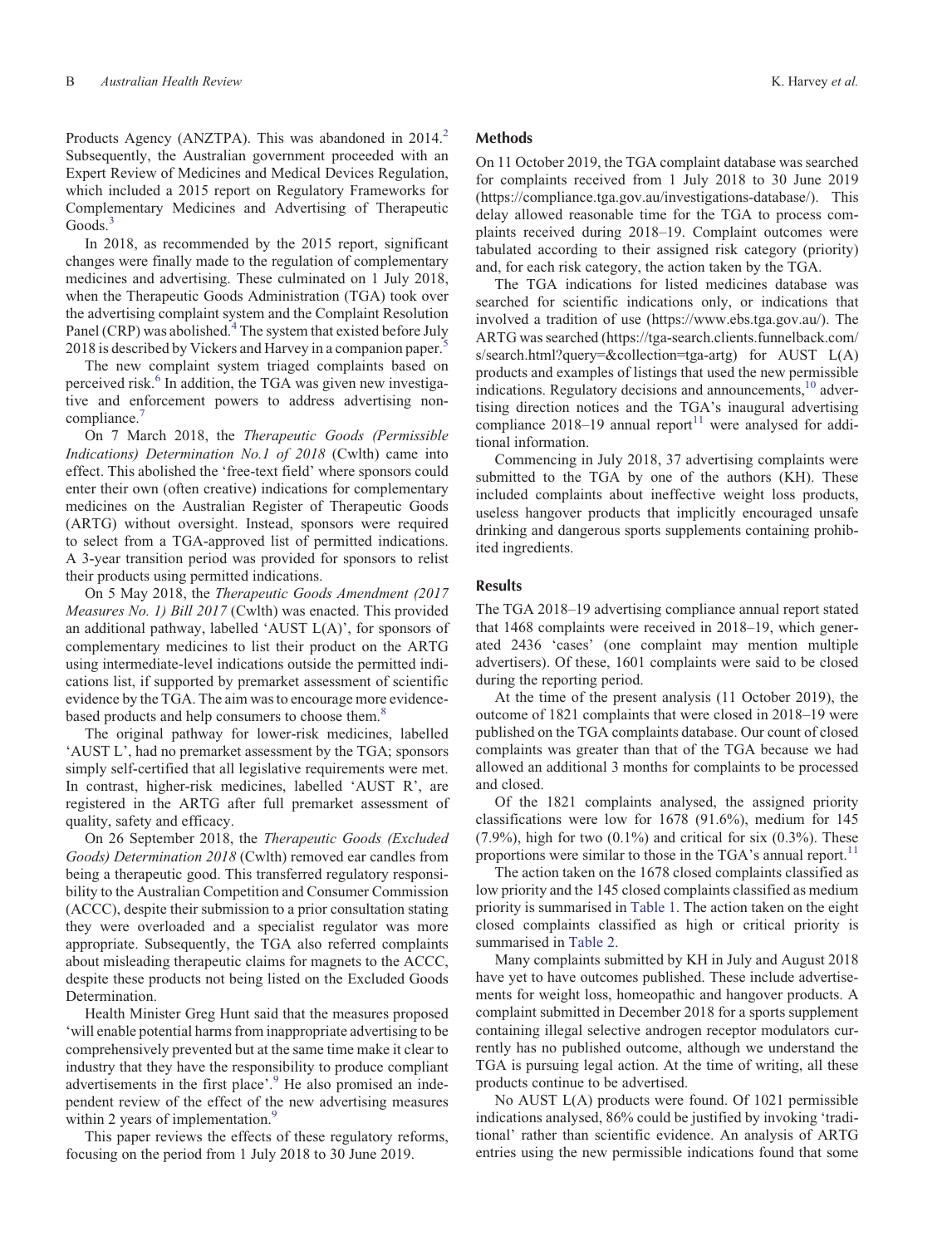#### **Table 1. Action taken on low- and medium-priority complaints**

<span id="page-2-0"></span>Data are given as *n* (%). ACCC, Australian Competition and Consumer Commission; AHPRA, Australian Health Practitioner Regulation Agency; TGA, Therapeutic Goods Administration

| Low-priority complaints ( $n = 1678$ )                                  |           |
|-------------------------------------------------------------------------|-----------|
| Obligations letter sent to advertiser                                   | 1141 (68) |
| TGA requested removal: achieved                                         | 218(13)   |
| No action taken (no breach identified)                                  | 101(6)    |
| TGA unable to act (originated overseas outside the TGA's jurisdiction)  | 67(4)     |
| Educational campaign (bioresonance devices)                             | 67(4)     |
| Referred to external agency (AHPRA, ACCC, state food authorities, etc.) | 50(3)     |
| Referred internally for review                                          | 34(2)     |
| Total                                                                   | 1678(100) |
| Medium-priority complaints $(n = 145)$                                  |           |
| Initial contact with advertiser requiring action                        | 84 (58)   |
| Letter requiring action sent to advertiser                              | 20(14)    |
| No action taken (no breach identified)                                  | 8(5)      |
| TGA unable to act (originated overseas outside the TGA's jurisdiction)  | 4(2)      |
| Guidance letter sent to advertiser                                      | 1(1)      |
| Not published                                                           | 29(20)    |
| Total                                                                   | 145(100)  |

#### **Table 2. Action taken on high-priority or critical complaints**

Additional details of the above complaints including more information on the product (e.g. selective androgen receptor modulators (SARMS)) and the action taken can be found by searching the Therapeutic Goods Administration complaint database [\(https://compliance.tga.gov.au/investigations-database/](https://compliance.tga.gov.au/investigations-database/)) using the complaint reference number listed

| Date             | Complaint reference no. | Product                                                                                    | Action                               | Outcome                                         |
|------------------|-------------------------|--------------------------------------------------------------------------------------------|--------------------------------------|-------------------------------------------------|
| 18 July 2018     | AL-803ZLMWJ/2018        | Peptide Clinics Australia SARMs (Peptide Clinics<br>Australia, New South Wales, Australia) | Directions notice<br>then injunction | A\$10 million fine:<br>liquidation <sup>B</sup> |
| 30 July 2018     | $AC-22VHXCSG/2018$      | Sawyer Extractor Snake bite kit <sup>A</sup>                                               | Immediate contact                    | Resolved                                        |
| 30 July 2018     | $AC-22VHXCSG/2018$      | Sawyer Extractor Snake bite kit <sup>A</sup>                                               | Immediate contact                    | Resolved                                        |
| 30 July 2018     | AC-22VHXCSG/2018        | Sawyer Extractor Snake bite kit <sup>A</sup>                                               | Immediate contact                    | Resolved                                        |
| 3 August 2018    | AC-BULV1090/2018        | Gumby Gumby (Ken Murray, [address unknown],<br>Australia)                                  | Directions notice                    | Resolved                                        |
| 5 August 2018    | AC-LDMYY79Z/2018        | Rigvir (Aine Meceniece Virotherapy Foundation,<br>[address unknown], Australia)            | Immediate contact                    | Resolved                                        |
| 9 January 2019   | AL-9M1WJCMS/2019        | Gumby Gumby (Traditional Bush Medicine Com-<br>pany, [address unknown], Australia)         | Immediate contact                    | Resolved                                        |
| 26 February 2019 | AC-OMUBSLLI/2019        | Black Salve (Plant Essentials, Queensland, Australia)                                      | Immediate contact                    | Resolved                                        |

AThe TGA created three critical level cases for the three advertisers of this product. Case numbers are: CC-UQBM455Z/2018\* (Survival Supplies Australia, [address unknown], Australia), CC-LEM7VRGY/2018\* (Outdoor You, Sawyer in Australia, [address unknown], Australia) and CC-HKG0LKAK/2018\* (Backpacking Light, Victoria, Australia).

<sup>B</sup>The company that received the A\$10 million fine went into liquidation and the Commonwealth gained no recompense from the legal fees incurred pursuing this case.

sponsors had created a huge list of indications for a particular product, many of which appeared to be based on non-existent or dubious scientific evidence, similar to the old 'free-text' indications. For example, Thompson's One-A-Day Echinacea 4000 (Integria Healthcare Australia, Eight Mile Plains, Qld, Australia) had 97 permitted indications, Hyperi-Lift Plus (Bio-Practica, Glen Osmond, SA, Australia) had 85 and Nutrichew Chewable Multivitamin (Nutristar Solutions, Browns Plains, Qld, Australia) had 81.

Many permitted indications invoked the TGA's controversial 'traditionally used' paradigm.[12](#page-4-0) For example Hyperi-Lift Plus used (among many others) the permitted indications 'Traditionally used in Chinese medicine to move/promote/increase/ augment/generate/promote Qi'.

# **Discussion**

At the October 2019 meeting of the Therapeutic Goods Advertising Consultative Committee, the TGA expressed surprise at the flood of complaints they had received in the first  $12$  months of the new system.<sup>[13](#page-4-0)</sup> These complaints have shown no sign of abating over the past few months. Some of this increase may be due to the promotion of the TGA's new userfriendly advertising hub, including their use of social media. Some is likely to have resulted from complainants frustrated by the lack of effective sanctions provided to the old CRP who are testing the new system.

The TGA appeared to set the priority level of a complaint based on a perceived risk of direct harm to a consumer. Indirect harm did not appear to concern the TGA. The latter occurs when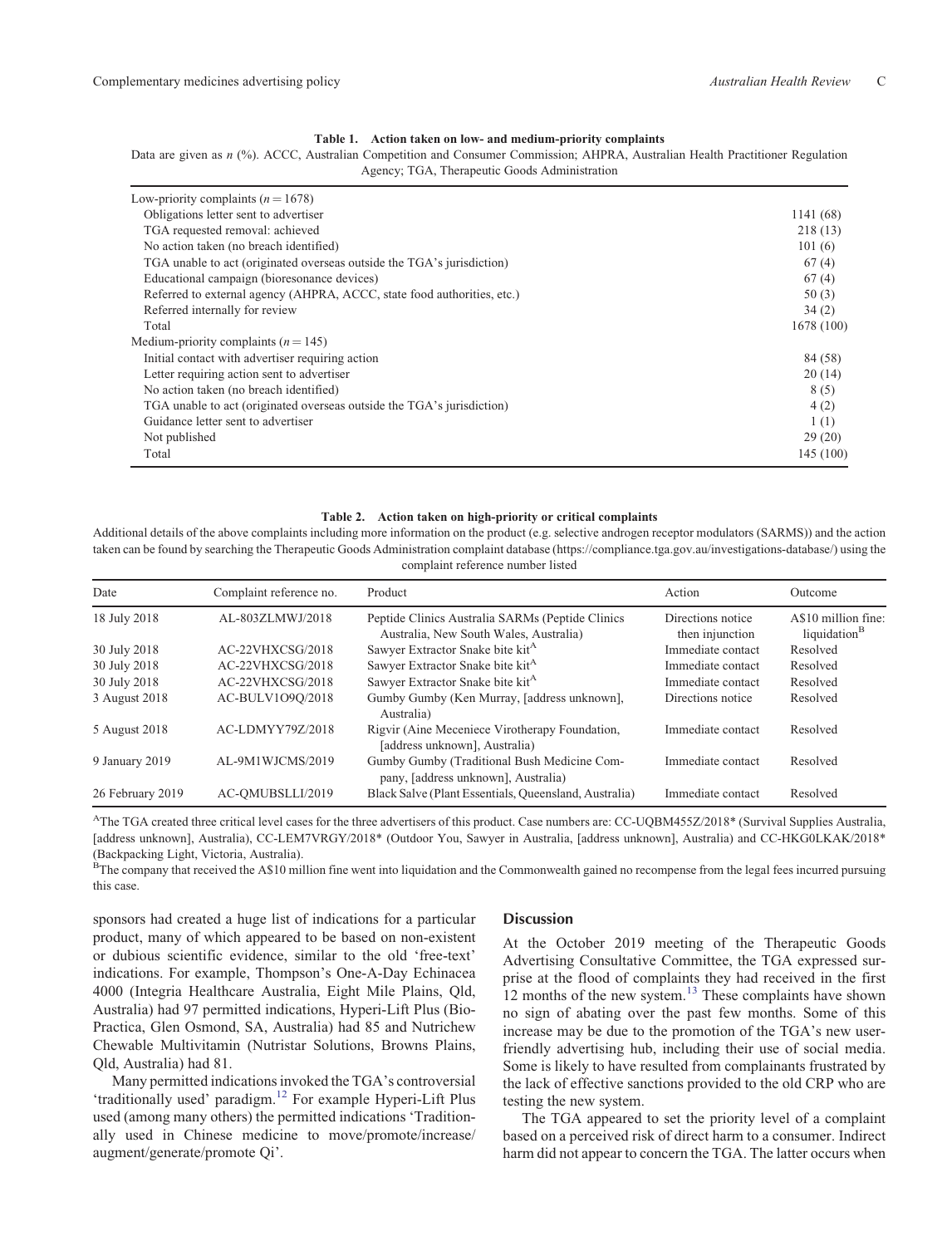consumers believe misleading and deceptive claims and, as a result, forgo more evidence-based products, fail to consult a medical professional when they should or waste their scarce financial resources on ineffective products. In addition, the TGA did not appear to consider repeated code violations previously upheld by the CRP as grounds for moving a complaint up the risk-based triage system.

The TGA did not regard 'low-priority' complaints as having formal code breaches ('this is not regulatory action at law').<sup>[7](#page-4-0)</sup> Yet one redacted obligation letter we obtained from the TGA dated 16 November 2018 agreed with the allegation made by the complainant; the advertisement was in breach of s.42DL(12) of the *Therapeutic Goods Act 1989* (Cwlth) (hereafter referred to as 'the Act'). This breach of the Act attracts both civil and criminal penalties, but neither was applied. The letter went on to say, 'The TGA will not be pursuing this complaint any further at this time'.

It is a contradiction for the TGA to say that low-priority complaints have not broken the law when specific breaches of the Act, Regulations (*Therapeutic Goods Regulations 1990* (Cwlth)) and Code (*Therapeutic Goods Advertising Code (No.2) 2018* (Cwlth), hereafter referred to as 'the Code') were detailed in complaints, and the obligations letter and the action taken (e.g. 'Requested removal', 'Sent for internal review' and 'Educational campaign') are tabulated in the TGA's annual report. $11$ 

The low priority accorded some complaints was also hard to understand. For example, complaint AC-E7JS15BB/2018 was submitted on 3 August 2018 and closed a few days later by a 'Compliance Notice sent with educational material'. This product won a 2017 Choice 'Shonky' award and was the subject of a scathing New Zealand Consumer review.<sup>[14](#page-4-0)</sup> An upheld CRP complaint (26 March 2018) was also sent to the TGA by the CRP for non-compliance. The product continues to be promoted at the time of writing.

Neurofolin (Grunbiotics, Melbourne, Vic., Australia) (AC-NLDGK2 LY/2019) was an example of complaint categorised as low priority sent for internal review. This product was promoted as a medical food for the management of depression. It contained L-methylfolate calcium, as did a listed product whose TGA indication requirement was 'Product presentation must not imply or refer to mental illnesses, disorders or conditions'. The internal review ultimately resulted in a Therapeutic Goods Order that declared certain goods containing folate substances to be therapeutic goods when used, advertised or presented for supply for therapeutic use.<sup>[15](#page-4-0)</sup> At the time of writing, neither this outcome nor the product it addressed have been added to the complaint record.

The TGA reported that 97% of 1480 complaints classified as 'low priority' met their key performance indicator (KPI) 'time to close'; that is, closing 90% of complaints within 20 days. Clearly, there is little difficulty in meeting this KPI if complaints classified as 'low priority' are closed by merely sending an obligations letter with no follow-up. A more useful KPI would be based on the time taken to achieve compliance with the Code.

For most complaints (those classified as 'low priority'), the TGA only published the reference number and 'action taken' with no information provided about the complaint, product, advertiser or the TGA's own assessment. This provides much less transparency than the old CRP system. The CRP sent every

complaint it judged to have breached the Code to the advertiser, in full, for a considered response. It then published, on its website, details of the advertisement, the offending claims, the name of the product and sponsor and a complete determination of claims alleged to breach the Code, often running to many pages. This was educational for the complainant, the advertiser, consumers and industry.

Research on the old CRP system showed that several large companies consistently broke the law[.5](#page-4-0) Presumably the profit that accrued from this behaviour outweighed the negligible risk of penalties being applied. These companies, and many others, continue to offend. The main problem with the old complaint system was that the CRP lacked the power to penalise advertisers who breached the Code (and law). This is why the TGA was given enhanced investigative and compliance powers under the new system.

However, the TGA's new powers were rarely applied. Penalties, not negotiation, are required for sponsors, advertisers and products that repeatedly violate the rules. These penalties must outweigh the profit that comes from breaking the law.

There were also repeated complaints about products where new studies had invalidated older claims that, nevertheless, continued to be made. Examples include, omega-3 for 'heart health', glucosamine for osteoarthritis and *Ginkgo biloba* for mental enhancement. These products should be delisted.

The TGA's failure to meet its KPIs for higher-level complaints was attributed to the unexpected number of complaints and staffing problems, although Minister Hunt stated on 3 February 2018 that 'the TGA will be adequately resourced and staffed to manage complaints from July 1, 2018'.<sup>[9](#page-4-0)</sup>

Several higher-priority complaints that have not yet been dealt with involve products at the food–medicine interface, such as sports supplements. The TGA has invited comment on these matters.<sup>[16](#page-4-0)</sup>

The reluctance of industry to take up the new AUST L(A) listing pathway suggests that it is aware that few products would qualify and/or a greater return on investment comes from promotional hype and celebrity endorsement rather than research.

When the *Therapeutic Goods Amendment (2017 Measures No. 1) Bill 2017* was debated, consumer and health professional organisations called for an educational statement on all traditional medicines, $17 \sin \theta$  $17 \sin \theta$  to that implemented in Canada on the front panel of paediatric homeopathic products: 'NOTICE – This claim is based on traditional homeopathic references and not modern scientific evidence'.<sup>18,19(p.3)</sup> This was opposed by the TGA and government, but is still required.

Finally, the data analysed in this study are limited to complaint outcomes published by the TGA at the time of writing. We allowed 3 months to elapse after 30 June 2019 before commencing our analysis, but we are aware that there are still complaints submitted during 2018–19 that have not yet had outcomes published.

# *Recommendations*

- 1. The TGA must be adequately staffed by people with appropriate expertise to handle the complaint load.
- 2. The TGA must use its new enforcement powers to reduce the unacceptably high level of advertising non-compliance.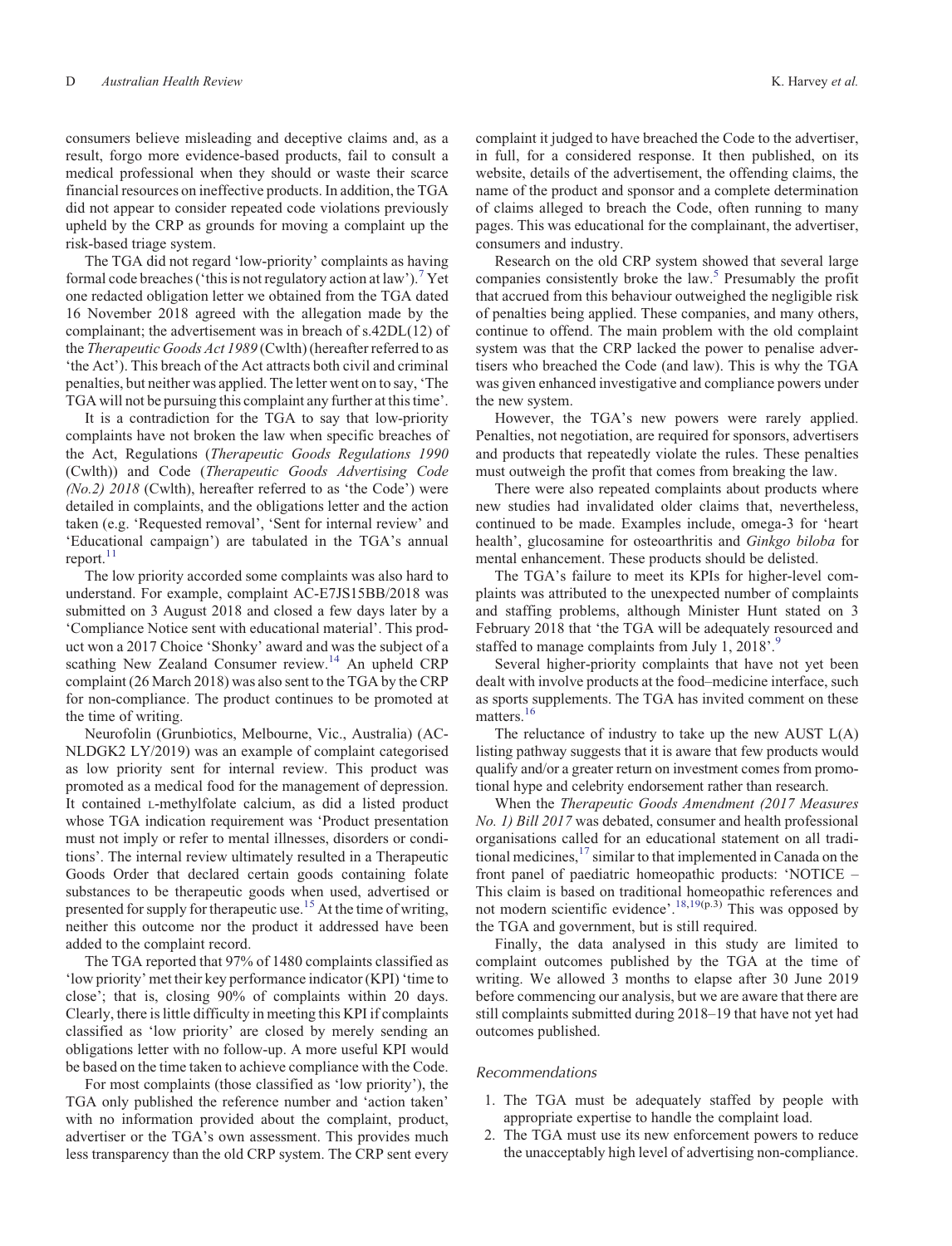<span id="page-4-0"></span>More use should be made of advertising direction notices (retractions), infringement notices (financial penalties), enforceable undertakings and civil and criminal penalties.

- 3. The 'low priority' complaint classification must be eliminated. All complaints that the TGA agrees document a Code breach must be sent to the advertiser for a formal response and followed-up to ensure compliance.
- 4. The status of complaints must be regularly updated in the TGA database.
- 5. KPIs must be changed to monitor outcomes (when compliance was achieved), not process (when the case was 'closed' by a letter sent).
- 6. Areas of public health concern, such as weight loss and hangover products, that lack evidence of efficacy must be prioritised.
- 7. The TGA must delist products when new and better research invalidates claims made by older studies.
- 8. An educational statement must be added to products making 'traditional' claims, such as 'These claims are based on traditional beliefs and practices, not modern scientific evidence'.
- 9. The TGA must accept responsibility for dealing with all complaints about therapeutic advertising claims. Excluding certain products from the TGA's remit, such as ear candles and magnets, fails to address the problem.
- 10. The lack of clarity at the food–medicine interface requires further work by the TGA and Food Standards Australia New Zealand.

### **Conclusion**

Comment on Australia's 2018 Royal Commission into Misconduct in Banking is equally applicable to the TGA: 'Essentially a failure to enforce the law undermines the authority of the regulator whose fundamental responsibility is to do just that.<sup>'[20](#page-5-0)</sup> It also encourages others to break the law, leading to a race to the bottom and consumer detriment.

#### *Postscript*

The independent review of the effect of the new advertising measures, promised by Health Minister Hunt within 2 years of the commencement of the *Therapeutic Goods Amendment (2017 Measures No.1) Act 2018* has now reported and the Government has accepted all 22 recommendations made. $^{21}$  $^{21}$  $^{21}$ 

# **Competing interests**

Ken Harvey represented Choice on the old Therapeutic Goods Advertising Code Council and Complaint Resolution Panel and continues to represent Choice on the new Therapeutic Goods Advertising Consultative Committee. He is President of Friends of Science in Medicine (FSM); the other authors are also FSM members.

#### **Acknowledgements**

Some of the complaints submitted to the TGA were based on research undertaken by Monash University students. This research did not receive any specific funding.

### **References**

- 1 Bollen MD, Whicker SD. Complementary medicines regulatory reform. *Aust Health Rev* 2009; 33: 288–94. doi[:10.1071/AH090288](http://dx.doi.org/10.1071/AH090288)
- 2 Rollins A. ANZAC spirit fails drug test. *Australian Medicine*, 20 November 2014. Available at: [https://ama.com.au/ausmed/anzac](https://ama.com.au/ausmed/anzac-spirit-fails-drug-test)[spirit-fails-drug-test](https://ama.com.au/ausmed/anzac-spirit-fails-drug-test) [verified 3 March 2020].
- 3 The Department of Health. Expert review of medicines and medical devices regulation. 2015. Available at: [https://www1.health.gov.au/internet/](https://www1.health.gov.au/internet/main/publishing.nsf/Content/Expert-Review-of-Medicines-and-Medical-Devices-Regulation) [main/publishing.nsf/Content/Expert-Review-of-Medicines-and-Medical-](https://www1.health.gov.au/internet/main/publishing.nsf/Content/Expert-Review-of-Medicines-and-Medical-Devices-Regulation)[Devices-Regulation](https://www1.health.gov.au/internet/main/publishing.nsf/Content/Expert-Review-of-Medicines-and-Medical-Devices-Regulation) [verified 3 March 2020].
- 4 Therapeutic Goods Administration. Advertising hub. 2019. Available at: <https://www.tga.gov.au/advertising-hub> [verified 29 November 2019].
- 5 Vickers M, Harvey K. Complementary medicines advertising policy Part I: unethical conduct in the Australian market before July 2018. *Aust Health Rev* 2020. doi[:10.1071/AH19267](http://dx.doi.org/10.1071/AH19267)
- 6 Therapeutic Goods Administration. Managing advertising complaints by risk category. 2019. Available at: [https://www.tga.gov.au/publica](https://www.tga.gov.au/publication/complaints-handling-advertising-therapeutic-goods-australian-public#managing)[tion/complaints-handling-advertising-therapeutic-goods-australian](https://www.tga.gov.au/publication/complaints-handling-advertising-therapeutic-goods-australian-public#managing)[public#managing](https://www.tga.gov.au/publication/complaints-handling-advertising-therapeutic-goods-australian-public#managing) [verified 3 March 2020].
- 7 Therapeutic Goods Administration. Complaints handling for the advertising of therapeutic goods to the Australian public. 2020. Available at: [https://www.tga.gov.au/publication/complaints-handling-advertising](https://www.tga.gov.au/publication/complaints-handling-advertising-therapeutic-goods-australian-public)[therapeutic-goods-australian-public](https://www.tga.gov.au/publication/complaints-handling-advertising-therapeutic-goods-australian-public) [verified 30 August 2020].
- 8 Therapeutic Goods Administration. What does 'TGA assessed' mean on my medicine label? 2019. Available at: [https://www.tga.gov.au/what](https://www.tga.gov.au/what-does-tga-assessed-mean-my-medicine-label)[does-tga-assessed-mean-my-medicine-label](https://www.tga.gov.au/what-does-tga-assessed-mean-my-medicine-label) [verified 29 November 2019].
- 9 Hunt G. Re: Therapeutic Goods Amendment (2017 Measures No. 1) Bill 2017. [Letter to Catherine King and Tony Zappia] 3 February 2018. Available at: [http://www.medreach.com.au/wp-content/uploads/2018/](http://www.medreach.com.au/wp-content/uploads/2018/02/Minister-Hunts-Letter-re-TGA-Bill-2018.pdf) [02/Minister-Hunts-Letter-re-TGA-Bill-2018.pdf](http://www.medreach.com.au/wp-content/uploads/2018/02/Minister-Hunts-Letter-re-TGA-Bill-2018.pdf) [verified 29 November 2019].
- 10 Therapeutic Goods Administration. Advertising: regulatory decisions and announcements. 2019. Available at: [https://www.tga.gov.au/advertising](https://www.tga.gov.au/advertising-regulatory-decisions-and-announcements)[regulatory-decisions-and-announcements](https://www.tga.gov.au/advertising-regulatory-decisions-and-announcements) [verified 29 November 2019].
- 11 Therapeutic Goods Administration. Therapeutic goods advertising compliance, 2018–19 annual report. 2019. Available at: [https://www.](https://www.tga.gov.au/publication/therapeutic-goods-advertising-compliance-2018-19-annual-report) [tga.gov.au/publication/therapeutic-goods-advertising-compliance-2018-](https://www.tga.gov.au/publication/therapeutic-goods-advertising-compliance-2018-19-annual-report) [19-annual-report](https://www.tga.gov.au/publication/therapeutic-goods-advertising-compliance-2018-19-annual-report) [verified 29 November 2019].
- 12 Seidel B. Alarming health claims must not appear on complementary medicine: RACGP President. *NewsGP*, 9 February 2018. Available at: [https://www1.racgp.org.au/newsgp/clinical/alarming-healthcare-claims](https://www1.racgp.org.au/newsgp/clinical/alarming-healthcare-claims-must-not-appear-on-comp)[must-not-appear-on-comp](https://www1.racgp.org.au/newsgp/clinical/alarming-healthcare-claims-must-not-appear-on-comp) [verified 29 November 2019].
- 13 Therapeutic Goods Advertising Consultative Committee. Therapeutic Goods Advertising Consultative Committee, Communique, 17 October 2019. 2019. Available at: [https://www.tga.gov.au/committee-meeting](https://www.tga.gov.au/committee-meeting-info/therapeutic-goods-advertising-consultative-committee-17-october-2019)[info/therapeutic-goods-advertising-consultative-committee-17-october-](https://www.tga.gov.au/committee-meeting-info/therapeutic-goods-advertising-consultative-committee-17-october-2019)[2019](https://www.tga.gov.au/committee-meeting-info/therapeutic-goods-advertising-consultative-committee-17-october-2019) [verified 30 August 2020].
- 14 Consumer. Pain Erazor claims. *Consumer*, 24 February 2017. Available at:<https://www.consumer.org.nz/articles/pain-erazor-claims> [verified 31 August 2020].
- 15 Therapeutic Goods Administration. Therapeutic goods amendment (declared goods) order 2019: folate substances. 2019. Available at: [https://www.tga.gov.au/therapeutic-goods-amendment-declared-goods](https://www.tga.gov.au/therapeutic-goods-amendment-declared-goods-order-2019-folate-substances)[order-2019-folate-substances](https://www.tga.gov.au/therapeutic-goods-amendment-declared-goods-order-2019-folate-substances) [verified 29 November 2019].
- 16 Therapeutic Goods Administration. Consultation: proposed clarification that certain sports supplements are therapeutic goods. 2019. Available at: [https://www.tga.gov.au/consultation/consultation-proposed-clarifi](https://www.tga.gov.au/consultation/consultation-proposed-clarification-certain-sports-supplements-are-therapeutic-goods)[cation-certain-sports-supplements-are-therapeutic-goods](https://www.tga.gov.au/consultation/consultation-proposed-clarification-certain-sports-supplements-are-therapeutic-goods) [verified 29 November 2019].
- 17 Han E. 'Softens hardness': TGA under fire for health claim list that critics say endorses pseudoscience. *The Sydney Morning Herald*, 8 February 2018. Available at: [https://www.smh.com.au/healthcare/](https://www.smh.com.au/healthcare/softens-hardness-tga-under-fire-for-health-claim-list-that-endorses-pseudoscience-20180207-h0vfst.html)